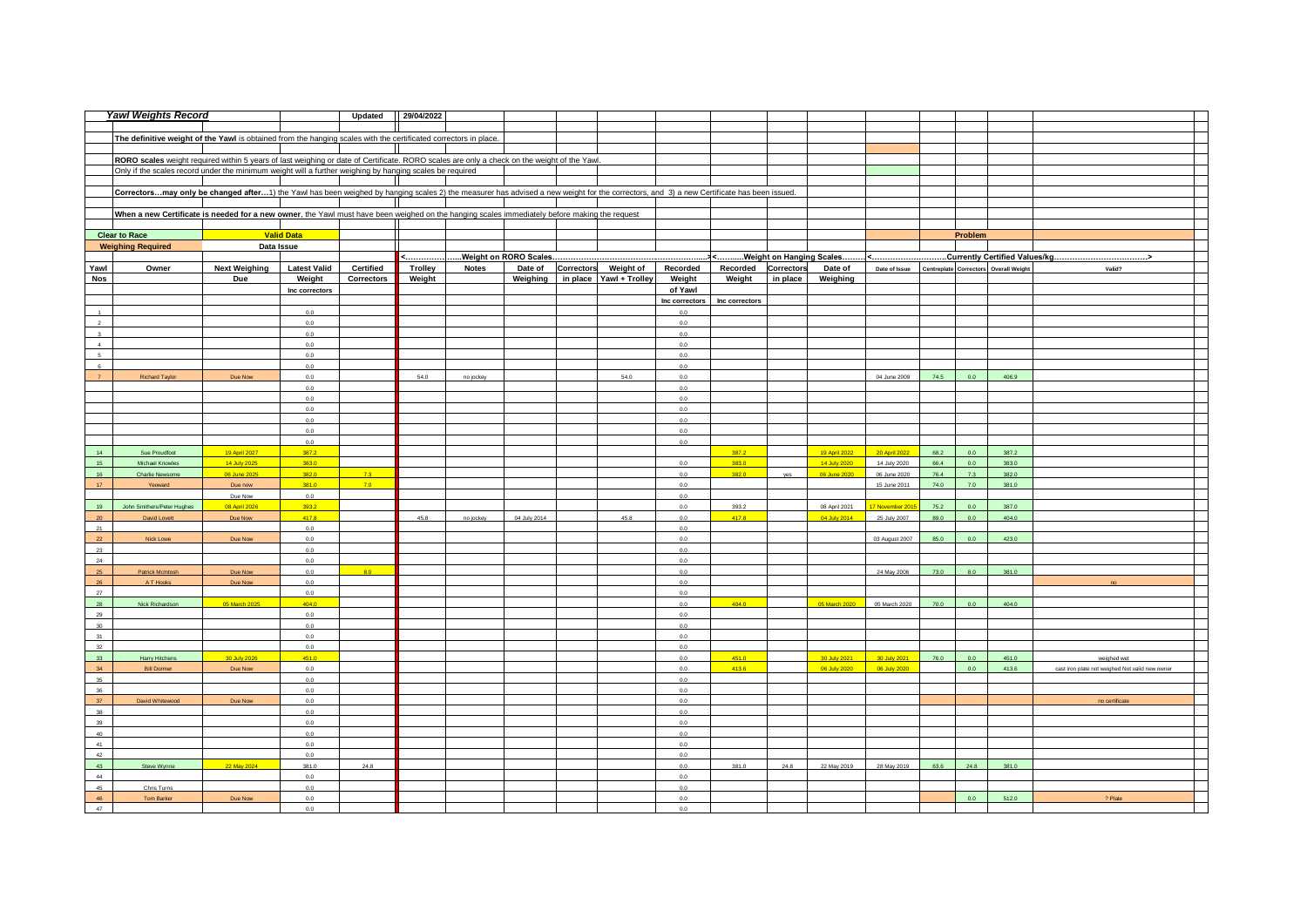| 48  |                               |                   | 0.0     |        |      |                               |                |       | 0.0                                  |       |      |                   |                                     |       |                |       |                                      |  |
|-----|-------------------------------|-------------------|---------|--------|------|-------------------------------|----------------|-------|--------------------------------------|-------|------|-------------------|-------------------------------------|-------|----------------|-------|--------------------------------------|--|
| 49  | Michael Johnson               | 11 May 2023       | 428.0   |        | 66kg |                               | 11 July 2018   | 494.0 | 428.0                                |       |      |                   | 12 July 2018                        | 72.0  | 0.0            | 428.0 |                                      |  |
| 50  |                               |                   |         |        |      |                               |                |       | 0.0                                  |       |      |                   |                                     |       |                |       |                                      |  |
|     |                               |                   | 0.0     |        |      |                               |                |       |                                      |       |      |                   |                                     |       |                |       |                                      |  |
| 51  |                               |                   | $0.0\,$ |        |      |                               |                |       | 0.0                                  |       |      |                   |                                     |       |                |       |                                      |  |
| 52  | Chris Warren                  | Due Now           | 413.8   |        |      |                               |                |       | 0.0                                  |       |      |                   | 02 August 2011                      | 98.6  | 0.0            | 413.8 |                                      |  |
|     |                               |                   |         |        |      |                               |                |       |                                      |       |      |                   |                                     |       |                |       |                                      |  |
| 53  |                               |                   | 0.0     |        |      |                               |                |       | 0.0                                  |       |      |                   |                                     |       |                |       |                                      |  |
| 54  |                               |                   | $0.0\,$ |        |      |                               |                |       | 0.0                                  |       |      |                   |                                     |       |                |       |                                      |  |
| 55  |                               |                   | 0.0     |        |      |                               |                |       | 0.0                                  |       |      |                   |                                     |       |                |       |                                      |  |
|     |                               |                   |         |        |      |                               |                |       |                                      |       |      |                   |                                     |       |                |       |                                      |  |
| 56  |                               |                   | 0.0     |        |      |                               |                |       | 0.0                                  |       |      |                   |                                     |       |                |       |                                      |  |
| 57  |                               |                   | 0.0     |        |      |                               |                |       | 0.0                                  |       |      |                   |                                     |       |                |       |                                      |  |
|     |                               |                   |         |        |      |                               |                |       |                                      |       |      |                   |                                     |       |                |       |                                      |  |
| 58  | <b>B E Barrett</b>            | Due Now           | $0.0\,$ |        |      |                               |                |       | 0.0                                  |       |      |                   | 28 July 1993                        | 78.0  | 0.0            | 388.0 |                                      |  |
| 59  |                               |                   | 0.0     |        |      |                               |                |       | 0.0                                  |       |      |                   |                                     |       |                |       |                                      |  |
| 60  | David Gurney                  | 24 May 2023       | 393.6   |        |      |                               |                |       | 393.6                                |       |      |                   | 24 May 2018                         | 73.0  |                | 393.6 |                                      |  |
|     |                               |                   |         |        |      |                               |                |       |                                      |       |      |                   |                                     |       |                |       |                                      |  |
| 61  | Nigel Dawbarn                 | 17 May 2023       | 381.0   | 5.0    |      | 68withJ 5kg correctors needed | 04 May 2018    | 444.0 | 376.0                                |       |      |                   | 17 May 2018                         | 70.0  | 5.0            | 381.0 |                                      |  |
| 62  |                               |                   | 407.2   |        |      |                               |                |       | 0.0                                  | 407.2 |      | 08 April 2021     |                                     |       | 0.0            | 432.0 |                                      |  |
|     | Steve Cooper                  | 08 April 2026     |         |        |      |                               |                |       |                                      |       |      |                   | 29 July 2015                        |       |                |       |                                      |  |
| 63  | Ernie Chapman                 | Due Now           |         |        |      |                               |                |       | 0.0                                  |       |      |                   | 05 April 1995                       |       |                |       | no                                   |  |
| 64  | Paul Majski                   | Due Now           |         |        |      |                               |                |       | 0.0                                  |       |      |                   | 01 August 2009                      | 75.0  | 0.0            | 412.7 |                                      |  |
| 65  |                               |                   |         |        | 59.0 |                               |                |       |                                      |       |      |                   |                                     | 71.0  | 0.0            | 384.0 |                                      |  |
|     | Stephen Parker-Swift          | Due now           |         |        |      | with jockey                   | 27 July 2016   |       | 435 to be checked 376 check when dry |       |      |                   | 03 May 2003                         |       |                |       | ?? 2008Wt questioned, not reverified |  |
| 66  |                               |                   |         |        |      |                               |                |       | 0.0                                  |       |      |                   |                                     |       |                |       |                                      |  |
| 67  |                               |                   |         |        |      |                               |                |       | 0.0                                  |       |      |                   |                                     |       |                |       |                                      |  |
|     |                               |                   |         |        |      |                               |                |       |                                      |       |      |                   |                                     |       |                |       |                                      |  |
| 68  | Chris Skelhorn                | 19 April 2027     | 381.2   | 2.4    |      |                               |                |       | 0.0                                  | 381.2 | 2.4  | 19 April 2022     | 20 April 2022                       | 67.0  | $2.4\,$        | 381.2 |                                      |  |
| 69  | Steve Walter                  | 04 August 2023    | 383.0   | 6kg    |      |                               |                |       | 0.0                                  | 384.0 | nil  | 01 March 2017     | 01 August 2018                      | 73.0  | 0.0            | 384.0 |                                      |  |
|     |                               |                   |         |        |      |                               |                |       |                                      |       |      |                   |                                     |       |                |       |                                      |  |
| 70  |                               |                   |         |        |      |                               |                |       | 0.0                                  |       |      |                   |                                     |       |                |       |                                      |  |
| 71  | Chris Long                    | 22 April 2027     | 391.0   |        |      |                               |                |       |                                      | 391.0 | nil  | 22 April 2022     | 22 April 2022                       | 73.0  | 0.0            | 391.0 |                                      |  |
| 72  |                               |                   |         |        |      |                               |                |       | 0.0                                  |       |      |                   |                                     |       |                |       |                                      |  |
|     |                               |                   |         |        |      |                               |                |       |                                      |       |      |                   |                                     |       |                |       |                                      |  |
| 73  |                               |                   |         |        |      |                               |                |       | 0.0                                  |       |      |                   |                                     |       |                |       |                                      |  |
| 74  | Phillip Magee/Peter Andrews   | 29 April 2027     | 417.8   |        |      |                               |                |       | 0.0                                  | 417.8 | nil  |                   | 29 April 2022                       | 70.0  | 0.0            | 417.8 |                                      |  |
|     |                               |                   |         |        |      |                               |                |       |                                      |       |      |                   |                                     |       |                |       |                                      |  |
| 75  | <b>Tim Richards</b>           | due new owner     |         |        | 69.0 | with Jockey                   | 10 August 2019 | 457.0 | 388.0                                |       |      |                   | 17 April 2010                       | 77.3  | 0.0            | 386.7 |                                      |  |
| 76  |                               |                   |         |        |      |                               |                |       | 0.0                                  |       |      |                   |                                     |       |                |       |                                      |  |
| 77  |                               |                   |         |        |      |                               |                |       | 0.0                                  |       |      |                   |                                     |       |                |       |                                      |  |
|     |                               |                   |         |        |      |                               |                |       |                                      |       |      |                   |                                     |       |                |       |                                      |  |
| 78  | Miles Kennedy                 | Due Now           |         |        |      |                               |                |       | 0.0                                  |       |      |                   | 14 June 2002                        | 72.0  | 0.0            | 390.0 | no certificate/ does not race        |  |
| 79  |                               |                   |         |        |      |                               |                |       | 0.0                                  |       |      |                   |                                     |       |                |       |                                      |  |
|     |                               |                   |         |        |      |                               |                |       |                                      |       |      |                   |                                     |       |                |       |                                      |  |
| 80  |                               |                   |         |        |      |                               |                |       | 0.0                                  |       |      |                   |                                     |       |                |       |                                      |  |
| 81  | destroyed                     |                   |         |        |      |                               |                |       | 0.0                                  |       |      |                   |                                     |       |                |       |                                      |  |
|     |                               |                   |         |        |      |                               |                |       |                                      |       |      |                   |                                     |       |                |       |                                      |  |
| 82  | Tom Napper                    | 05 August 2021    |         | 10.2   |      |                               |                |       |                                      | 381.8 | 10.2 |                   | 05 August 2016                      | 73.2  | 10.2           | 381.8 |                                      |  |
| 83  | lan Crabb                     | Due Now           |         | 14.0   |      |                               |                |       | 0.0                                  |       |      |                   | 25 July 2007                        | 70.0  | 14.0           | 381.0 | no certificate                       |  |
| 84  | John McLaren                  | 29 April 2026     | 381.0   | 1.0    | 58.0 | no jockey                     | 29 April 2021  | 438.0 | 380.0                                |       |      |                   | 27 May 2011                         | 63.5  | 0.0            | 413.5 |                                      |  |
|     |                               |                   |         |        |      |                               |                |       |                                      |       |      |                   |                                     |       |                |       | to be scale weighed when dry         |  |
| 85  | Mr Paul Tripp                 | Due Now           | 425.4   |        | 56.0 |                               |                | 56.0  | 0.0                                  | 425.4 |      | 21 September 2015 | 21 September 201                    | 80.0  | 0.0            | 425.4 |                                      |  |
| 86  |                               |                   |         |        |      |                               |                |       | 0.0                                  |       |      |                   |                                     |       |                |       |                                      |  |
|     |                               |                   |         |        |      |                               |                |       |                                      |       |      |                   |                                     |       |                |       |                                      |  |
| 87  | Mark & Jane Alexander         | 19 April 2027     | 385.6   |        |      |                               |                |       | 0.0                                  | 385.6 | 18.4 | 19 April 2022     | 20 April 2022                       | 73.0  | 18.4           | 385.6 |                                      |  |
| 88  |                               |                   |         |        |      |                               |                |       | 0.0                                  |       |      |                   |                                     |       |                |       |                                      |  |
| 89  |                               |                   |         |        |      |                               |                |       |                                      |       |      |                   |                                     |       |                |       |                                      |  |
|     | David & Christine Sworder     | 02 May 2023       | 381.6   | 15.0   | 58.0 |                               | 22 April 2013  | 448.0 | 390.0                                | 381.6 | 15.0 | 02 May 2018       | 03 May 2018                         | 66.5  | 15.0           | 381.6 |                                      |  |
| 90  | Jurriaan de Munck/S Reid-Rowe | due, new owner    |         |        |      |                               |                |       | 0.0                                  |       |      |                   |                                     |       |                |       |                                      |  |
| 91  | Debbie Austin                 | 23 April 2026     | 419.4   |        |      |                               |                |       | 0.0                                  |       |      |                   | 24 April 2021                       | 70.0  | 0.0            | 419.4 |                                      |  |
|     |                               |                   |         |        |      |                               |                |       |                                      |       |      |                   |                                     |       |                |       |                                      |  |
| 92  | <b>Charles Melville</b>       | Due Now           |         |        |      |                               |                |       | 0.0                                  |       |      |                   | 12 May 2001                         | 76.0  | 0.0            | 399.0 |                                      |  |
| 93  | Kevin Anderson                | 29 April 2026     | 379.0   | $-1.0$ | 61.0 | with jockey                   | 29 April 2021  | 440.0 | 379.0                                |       |      |                   | 10 May 2006                         | 86.0  | $1.0$          | 381.0 | to be scale weighed when dry         |  |
|     |                               |                   |         |        |      |                               |                |       | 0.0                                  |       |      |                   |                                     |       |                |       |                                      |  |
| 94  |                               |                   |         |        |      |                               |                |       |                                      |       |      |                   |                                     |       |                |       |                                      |  |
| 95  | <b>Guy Gerrish</b>            | Due now           |         |        |      |                               |                |       | 0.0                                  |       |      |                   |                                     |       |                |       | new owner no certificate             |  |
| 96  | lan Stewart                   | 24 June 2025      | 405.0   |        | 56.0 |                               | 23 June 2020   | 461.0 | 405.0                                |       |      |                   | 24 June 2020                        | 70.0  | 0.0            | 405.0 |                                      |  |
|     |                               |                   |         |        |      |                               |                |       |                                      |       |      |                   |                                     |       |                |       |                                      |  |
| 97  | Andrew Wood                   | 13 July 2022      | 386.8   |        | 61.0 | with jockey                   |                | 476.0 | 415.0                                | 386.8 | 0.0  | 13 July 2017      | 30 January 2009                     | 77.5  | 0.0            | 389.7 |                                      |  |
| 98  | Hywel Bowen-Perkins           | 06 August 2021    | 407.0   |        | 61.0 |                               | 06 August 2016 | 468.0 | 407.0                                |       |      |                   | 24 April 2007                       | 79.0  | $0.0\,$        | 397.0 |                                      |  |
|     |                               |                   |         |        |      |                               |                |       |                                      |       |      |                   |                                     |       |                |       |                                      |  |
| 99  | Stephen & Lesley Galvin       | 30 July 2026      | 381.0   | 1.0    | 70.0 | with jockey                   | 30 July 2021   | 450.0 | 380.0                                |       |      |                   | 24 June 2016                        | 74.0  | 0.0            | 434.0 |                                      |  |
| 100 | Sir Simon & Hamish Stewart    | 10 August 2024    | 399.0   |        | 56.0 | with jockey                   | 10 August 2019 | 455.0 | 399.0                                |       |      |                   | 01 August 2009                      | 158lb | 0.0            | 398.4 |                                      |  |
| 101 |                               |                   | 0.0     | 8.6    |      |                               |                |       | 0.0                                  | 381.0 | 8.6  |                   |                                     | 66.6  | 8.6            | 381.0 |                                      |  |
|     | <b>Richard Morris</b>         | Due Now           |         |        |      |                               |                |       |                                      |       |      | 02 August 2015    | 02 August 2015                      |       |                |       |                                      |  |
| 102 |                               |                   |         |        |      |                               |                |       | 0.0                                  |       |      |                   |                                     |       |                |       |                                      |  |
| 103 | Robin Cross                   | 14 September 2021 | 403.0   |        |      |                               |                |       | 0.0                                  | 403.0 | nil  |                   | 14 September 2016 14 September 2016 | 75.0  | 0.0            | 403.0 |                                      |  |
|     |                               |                   |         |        |      |                               |                |       |                                      |       |      |                   |                                     |       |                |       |                                      |  |
| 104 |                               | Due Now           |         |        |      |                               |                |       | 0.0                                  |       |      |                   | 08 October 2002                     | 76.0  | 0.0            | 426.0 |                                      |  |
|     | <b>Christopher Willis</b>     |                   |         |        |      |                               |                |       | 0.0                                  |       |      |                   | 18 November 2011                    | 75.0  | 12.0           | 381.0 | Underweight 29/04/22 367.8kg         |  |
|     |                               |                   |         |        |      |                               |                |       |                                      |       |      |                   |                                     |       |                |       |                                      |  |
| 105 | James Simpson                 | 29 April 2027     | 381.0   | 12.0   |      |                               |                |       |                                      |       |      |                   |                                     |       |                |       |                                      |  |
| 106 | Jock Lennox                   | Due now           | 408.0   |        | 61.0 |                               | 29 July 2016   | 469.0 | 408.0                                |       |      |                   | 15 March 2004                       | 76.0  | 0.0            | 385.0 |                                      |  |
| 107 | Nick Walker                   | Due Now           |         |        |      |                               |                |       | 0.0                                  |       |      |                   | 11 May 1992                         | 76.0  | 0.0            | 390.0 |                                      |  |
|     |                               |                   |         |        |      |                               |                |       |                                      |       |      |                   |                                     |       |                |       |                                      |  |
| 108 | Louis Bodme                   | new owner due now | 420.0   |        |      |                               | 04 August 2018 |       | 420.0                                |       |      |                   | 14 April 2012                       | 75.3  | 0 <sub>0</sub> | 397.5 |                                      |  |
| 109 | <b>Charles Thompson</b>       | Due Now           |         |        |      |                               |                |       | 0.0                                  |       |      |                   | 01 June 2001                        | 75.0  | $0.0\,$        | 386.0 |                                      |  |
|     |                               |                   |         |        |      |                               |                |       |                                      |       |      |                   |                                     |       |                |       |                                      |  |
| 110 | <b>Simon Billington</b>       | Due Now           |         | 8.0    |      |                               |                |       | 0.0                                  |       |      |                   | 12 April 2005                       | 76.0  | 8.0            | 381.0 |                                      |  |
| 111 |                               |                   |         |        |      |                               |                |       | 0.0                                  |       |      |                   |                                     |       |                |       |                                      |  |
| 112 | Simon Dobson                  | 26 July 2024      | 383.4   |        | 0.0  |                               | 19 June 2014   | 405.4 | 405.4                                | 383.4 | nil  | 25 July 2019      | 24 June 2010                        | 85.0  | 0.0            | 396.0 |                                      |  |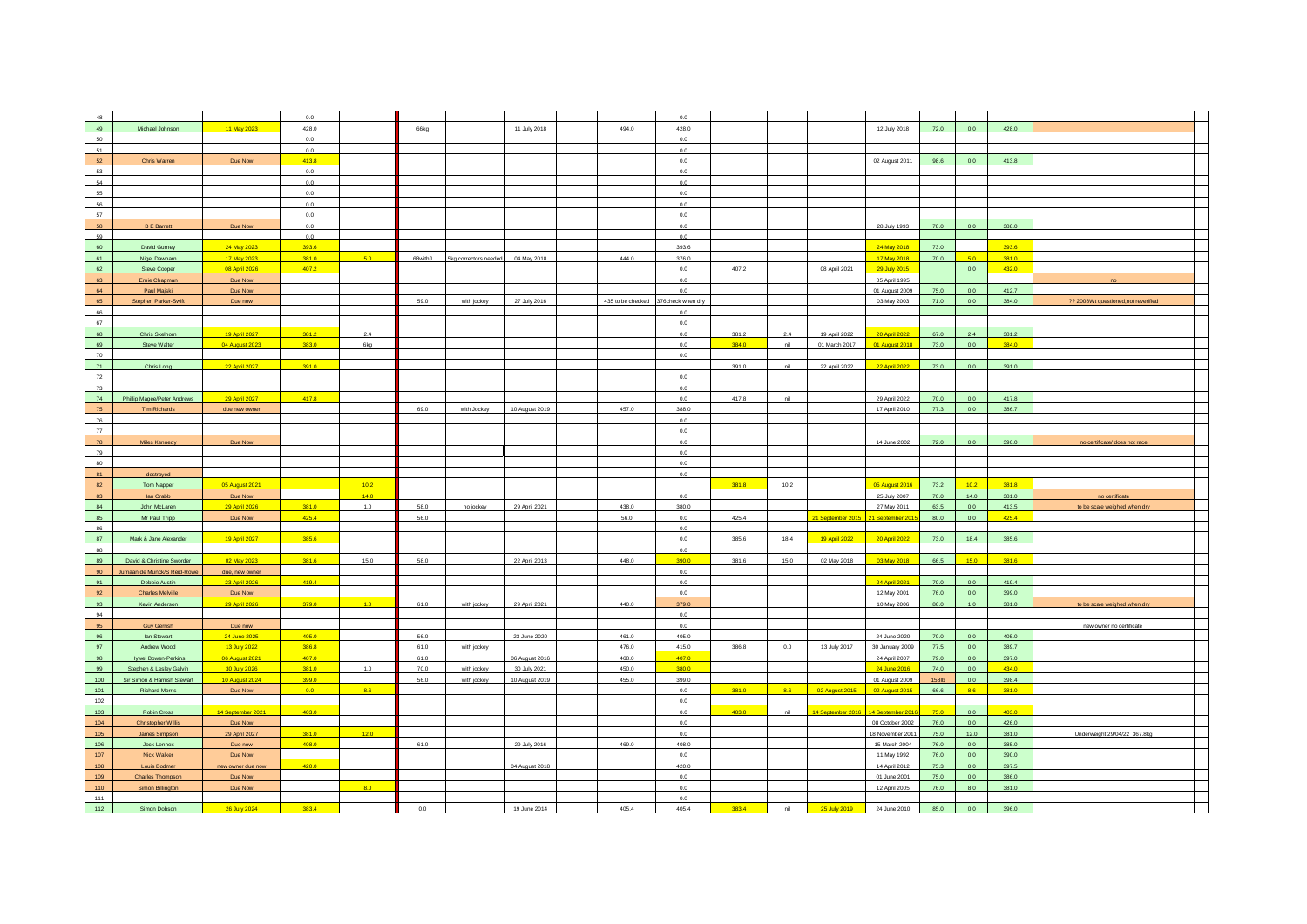| 113        |                                      |                                   |                |                  |      |                               |               |                 | 0.0        |                |         |                                                     |                   |              |            |                |                                               |  |
|------------|--------------------------------------|-----------------------------------|----------------|------------------|------|-------------------------------|---------------|-----------------|------------|----------------|---------|-----------------------------------------------------|-------------------|--------------|------------|----------------|-----------------------------------------------|--|
| 114        | J Bunnell                            | Due now                           | 383.0          |                  |      |                               |               |                 | 0.0        |                |         |                                                     | 05 August 2014    | 69.8         | 0.0        | 383.0          |                                               |  |
| 115        |                                      |                                   |                |                  |      |                               |               |                 | 0.0        |                |         |                                                     |                   | 76.2         | 0.0        | 382.0          |                                               |  |
|            | Roger J Smith                        | Due Now                           |                |                  |      |                               |               |                 |            |                |         |                                                     | 06 May 2001       |              |            |                |                                               |  |
| 116        | <b>Toby Strauss</b>                  | 26 July 2024                      | 381.0          | 2.4              |      |                               |               |                 | 0.0        | 381.0          | $2.4 -$ | 25 July 2019                                        | 26 July 2019      | 76.2         | 2.4        | 381.0          |                                               |  |
| 117        | <b>William Dickinson</b>             | 26 July 2024                      | 395.0          |                  |      |                               |               |                 | 0.0        | 395.0          | nil     | 25 July 2019                                        | 26 July 2019      | 76.2         | 0.0        | 395.0          |                                               |  |
| 118        | Peter Bieneman/Caroline Trace        | Due Now                           | 405.0          | 12.0             | 49.0 | no jockey                     | 04 July 2014  | 49.0            | 0.0        | 405.0          | 12.0    | 04 July 2014                                        | 28 August 2001    | 69.0         | 12.0       | 381.0          | Anomolous- check plate                        |  |
|            |                                      |                                   |                |                  |      |                               |               |                 |            |                |         |                                                     |                   |              |            |                |                                               |  |
| 119        | Simon Hotchin                        | 04 August 2024                    | 387.0          | nil              | 54.0 | with jockey<br>04 August 2019 |               | nil<br>441.0    | 387.0      |                |         |                                                     | 07 August 2007    | 76.2         | 0.0        | 381.0          |                                               |  |
| $120$      | R Evans                              | Due Now                           |                |                  |      |                               |               |                 | 0.0        |                |         |                                                     | 11 May 1992       | 79.0         | 0.0        | 399.0          |                                               |  |
| 121        | <b>Nigel Hamilton</b>                | Due Now                           |                |                  |      |                               |               |                 | 0.0        |                |         |                                                     | 04 May 2001       | 76.0         | 0.0        | 385.0          |                                               |  |
| 122        |                                      |                                   |                |                  |      |                               |               |                 | 0.0        |                |         |                                                     |                   |              |            |                |                                               |  |
|            |                                      |                                   |                |                  |      |                               |               |                 |            |                |         |                                                     |                   |              |            |                |                                               |  |
| 123        | Charles Harrison                     | 25 May 2026                       | 392.2          |                  |      |                               |               |                 | 0.0        | 392.2          |         | 25 May 2021                                         | 26 May 2021       | 70.6         | $0.0\,$    | 392.2          |                                               |  |
| 124        | Peter Hadley                         | Due Now                           | 414.4          |                  |      |                               |               |                 | 0.0        | 414.4          |         | $\overline{?}$                                      | 06 December 2013  | 82.2         | 0.0        | 414.4          |                                               |  |
| 125        |                                      |                                   |                |                  |      |                               |               |                 | 0.0        |                |         |                                                     |                   |              |            |                |                                               |  |
| 126        | Derek West/Mike Mcgoun               | Due Now                           |                |                  |      |                               |               |                 | 0.0        |                |         |                                                     | 05 May 2008       | 77.0         | 0.0        | 392.0          |                                               |  |
|            |                                      |                                   |                |                  |      |                               |               |                 |            |                |         |                                                     |                   |              |            |                |                                               |  |
| 127        |                                      | Due Now                           |                |                  |      |                               |               |                 | 0.0        |                |         |                                                     |                   |              |            |                |                                               |  |
| 128        | <b>Hugh Ridgeway</b>                 | Due Now                           |                |                  |      |                               |               |                 | 0.0        |                |         |                                                     | 19 August 2001    | 78.0         | $0.0\,$    | 392.0          |                                               |  |
| 129        |                                      |                                   |                |                  |      |                               |               |                 | 0.0        |                |         |                                                     |                   |              |            |                |                                               |  |
| 130        |                                      | Due Now                           |                |                  |      |                               |               |                 | 0.0        |                |         |                                                     | 14 June 2004      | 80.0         | 0.0        | 392.0          |                                               |  |
|            |                                      |                                   |                |                  |      |                               |               |                 |            |                |         |                                                     |                   |              |            |                |                                               |  |
| 131        | Rod Adlington/Adrian Fawcett         | 21 June 2022                      | 399.8          |                  |      |                               |               |                 | 0.0        | 399.8          |         | 21 June 2017                                        | 21 June 2017      | 71.0         |            | 399.8          |                                               |  |
| 132        | Anthony Lofts                        | 27 April 2023                     | 393.0          |                  | 57.0 |                               | 27 April 2018 | 450.0           | 393.0      |                |         |                                                     | 26 May 2012       | 63.6         | 0.0        | 391.0          |                                               |  |
| 133        |                                      |                                   |                |                  |      |                               |               |                 | 0.0        |                |         |                                                     |                   |              |            |                |                                               |  |
|            |                                      |                                   |                |                  |      |                               |               |                 |            |                |         |                                                     |                   |              |            |                |                                               |  |
| 134        | Orwin Murray                         | Due Now                           | 410.2          |                  |      |                               |               |                 | 0.0        |                |         |                                                     | 22 May 2015       | 81.8         | 0.0        | 410.2          |                                               |  |
| 135        | Paul Winterbottom                    | Due Now                           |                |                  |      |                               |               |                 | 0.0        |                |         |                                                     | 05 May 2001       | 76.0         | 0.0        | 382.0          |                                               |  |
| 136        | NeerajPresed                         | 19 April 2027                     | 419.8          |                  |      |                               |               |                 |            | 419.2          |         | 19 April 2022                                       | 20 April 2022     | 85.0         | 0.0        | 419.2          |                                               |  |
| 137        | Peter Roberts                        |                                   |                |                  |      |                               |               |                 | 0.0        |                |         |                                                     | 03 May 2001       | 76.0         | 0.0        | 382.0          |                                               |  |
|            |                                      |                                   |                |                  |      |                               |               |                 |            |                |         |                                                     |                   |              |            |                |                                               |  |
| 138        | James Greenhill                      | 17 April 2027                     | 393.0          |                  |      |                               |               |                 |            | 393.0          |         | 20 April 2022                                       | 20 April 2022     | 66.0         | 0.0        | 393.0          |                                               |  |
| 139        |                                      | due new owner                     |                |                  |      |                               |               |                 | 0.0        |                |         |                                                     |                   | 95.0         |            |                | new owner                                     |  |
| 140        | Steve King                           | 19 April 2026                     | 381.0          | 3.8              |      |                               |               |                 |            | 381.0          | 3.8     | 19 April 2021                                       | 19 April 2021     | 70.4         | 3.8        | 381.0          |                                               |  |
|            |                                      |                                   |                |                  |      |                               |               |                 |            |                |         |                                                     |                   |              |            |                |                                               |  |
| 141        | Rob Adams                            | 30 April 2024                     | 386.0          |                  | 52.0 |                               |               | 52.0            | 0.0        | 386.0          |         | 30 April 2019                                       | 22 April 2013     | 64.2         | s in place | 381.8          |                                               |  |
| $142$      | John Couling                         | Due Now                           |                | 3.0              |      |                               |               |                 | 0.0        |                |         |                                                     | 27 March 2006     | 80.0         | 3.0        | 381.0          |                                               |  |
| 143        | Will Godfrey                         | Due Now                           |                |                  |      |                               |               |                 | 0.0        |                |         |                                                     | 12 June 1997      | 91.0         | 0.0        | 384.0          |                                               |  |
| 144        | Peter Lee                            | Due Now                           |                | 19.0             |      |                               |               |                 | 0.0        |                |         |                                                     | 23 August 2007    | 93.0         | 19.0       | 381.0          |                                               |  |
|            |                                      |                                   |                |                  |      |                               |               |                 |            |                |         |                                                     |                   |              |            |                |                                               |  |
| 145        | John & Deidre Bell                   | 30 July 2026                      | 382.0          |                  | 70.0 | 30 July 2021                  |               | 452.0           | 382.0      |                |         |                                                     | 25 April 2008     | 88.0         | 0.0        | 382.0          |                                               |  |
| 146        | Felix Apelbe                         | 19 April 2026                     | 381            | 7.6              |      |                               |               |                 | 0.0        | 381.0          | 76      | 19 April 2021                                       | 19 April 2021     | 80.0         | 7.6        | 381.0          |                                               |  |
| 147        | Sue Allen                            | Due Now                           |                | 18.0             |      |                               |               |                 | 0.0        |                |         |                                                     | 24 June 2002      | 84.0         | 18.0       | 381.0          |                                               |  |
| 148        | Mark Jephcott                        |                                   | 381.0          | 6.8              |      |                               |               |                 | 0.0        | 381.0          | 6.8     | 25 July 2019                                        |                   | 75.0         | 6.8        | 381.0          |                                               |  |
|            |                                      | 25 July 2024                      |                |                  |      |                               |               |                 |            |                |         |                                                     | 26 July 2019      |              |            |                |                                               |  |
| 150        | Simon Dawes                          | temporary                         | 380.8          | 26.8             |      |                               |               |                 |            | 380.8          | 26.8    | 19 April 2022                                       | 20 April 2022     | 70.0         | 26.8       | 380.8          | boat underweight and more than max correctors |  |
| 151        | Jeremy James                         |                                   |                |                  |      |                               |               |                 |            |                |         |                                                     | 16 April 2013     |              | 0.0        |                |                                               |  |
| 152        |                                      | Due Now                           | 400.0          |                  |      |                               |               |                 | 0.0        |                |         |                                                     |                   | 90.0         |            | 400.0          |                                               |  |
|            |                                      |                                   |                |                  |      |                               |               |                 |            |                |         |                                                     |                   |              |            |                |                                               |  |
|            | Darius & Jane Panahy                 | 19 April 2027                     | 381.8          | 1.4              |      |                               |               |                 | 0.0        | 381.8          | $1.4 -$ | 19 April 2022                                       | 20 April 2022     | 73.6         | 1.4        | 381.8          |                                               |  |
| 153        | Peter Thorning                       | Due Now                           |                | 21.0             |      |                               |               |                 | 0.0        |                |         |                                                     | 12 January 2001   | 86.0         | 21.0       | 381.0          |                                               |  |
| 154        | Graham Pike                          | <b>06 August 2022</b>             | 381.0          |                  | 63.0 | 06 August 2017<br>with jockey |               | 4440            | 381.0      |                |         |                                                     | 31 July 1992      | 74.0         | 0.0        | 381.0          |                                               |  |
| 155        | Rigby//Crampton Smith                | 28 May 2026                       | 382.0          | 8.0              | 777  |                               | 28 May 2021   | 8.00??<br>449.0 | $222 -$    |                |         |                                                     | 03 August 2009    | 78.0         | 4.0        | 381.0          |                                               |  |
|            |                                      |                                   |                |                  |      |                               |               |                 |            |                |         |                                                     |                   |              |            |                |                                               |  |
| 156        | Will Sadler/Mark Jones               | 13 August 2022                    | 389.0          | 2.0              | 56.0 | 13 August 2017                |               | 438.0           | 382.0      |                |         |                                                     | 10 November 2007  | 72.0         | 2.0        | 381.0          |                                               |  |
| 157        | Richard Bawden                       | 29 April 2027                     | 386.6          | 12.0             |      |                               |               |                 |            | 386.6          |         | 29 April 2022                                       | 12 September 2009 | 94.0         | 12.0       | 381.0          |                                               |  |
| 158        | <b>Graham Murrell</b>                | Due Now                           |                | 2.0              |      |                               |               |                 | 0.0        |                |         |                                                     | 27 May 2004       | 89.0         | 2.0        | 381.0          |                                               |  |
| 159        | Dan Bridger                          | 18 June 2026                      | 395.0          |                  | 58.0 |                               | 18 June 2021  | 453.0           | 395.0      |                |         |                                                     | 18 March 2009     | 89.0         | 0.0        | 381.0          |                                               |  |
| 160        |                                      |                                   | 381.4          | 1.4              |      |                               |               |                 | 0.0        | 381.4          | 14      |                                                     |                   | 78.4         | 1.4        | 3814           |                                               |  |
|            | Jon Morgan/Malcolm Strang            | 19 April 2027                     |                |                  |      |                               |               |                 |            |                |         | 19 April 2022                                       | 20 April 2022     |              |            |                |                                               |  |
| 161        | Andrew Stirling/Stephen Burton       | 19 April 2027                     | 381.6          | 13.5             |      |                               |               |                 |            | 381.6          | 13.5    | 19 April 2022                                       | 20 April 2022     | 71.0         | 13.5       | 381.6          |                                               |  |
| 162        | <b>Charles Thompson</b>              | Due Now                           |                |                  |      |                               |               |                 | 0.0        |                |         |                                                     | 02 March 2010     | 64.0         | 0.0        | 385.0          | ?centreplate                                  |  |
| 163        | Michael Webster                      | 12 April 2023                     | 381.0          | 0.8              | 66.0 | 22 April 2013<br>with iockey  |               | 66.0            | 0.0        | 381.0          | 0.8     | 12 April 2018                                       | 02 August 1999    | 89.0         | 12.0       | 381.0          |                                               |  |
|            |                                      |                                   |                |                  |      |                               |               |                 |            |                |         |                                                     |                   |              |            |                |                                               |  |
| 164        | <b>David Quick</b>                   | Due Now                           |                |                  |      |                               |               |                 | $0.0\,$    |                |         |                                                     | 15 March 2004     | 79.0         | 0.0        | 387.0          | invalid new owner                             |  |
| 165        | Nick Jackson                         | 05 April 2024                     | 388.2          | nil              |      |                               |               |                 | 0.0        | 388.2          | nil     | 05 April 2019                                       | 05 April 2019     | 64.4         | 0.0        | 388.2          |                                               |  |
| 166        | Mike O'Brien                         | 25 May 2026                       | 382.0          |                  |      |                               |               |                 |            | 3820           |         | 25 May 2021                                         | 14 June 2000      | 96.0         | 0.0        | 382.0          |                                               |  |
| 167        |                                      | 25 May 2026                       | 389.0          |                  | 64.0 |                               |               | 453.0           | 389.0      |                |         |                                                     |                   | 95.0         | 0.0        | 381.0          |                                               |  |
|            | Simon Gibbens/Andrew Reed            |                                   |                |                  |      | 25 May 2021<br>with jockey    |               |                 |            |                |         |                                                     | 14 June 2000      |              |            |                |                                               |  |
| 168        | Will Henderson                       | 29 April 2026                     | 381.2          | 5.1              |      |                               |               |                 | 0.0        | 381.2          | 5.1     | 29 April 2021                                       | 30 April 2021     | 77.0         | 5.1        | 381.2          |                                               |  |
| 169        | Stephen Scholefield                  | Due                               |                |                  |      |                               | 16 April 2016 | 444.0           | 444.0      |                |         |                                                     | 12 August 2008    | 96.0         | 0.0        | 381.0          |                                               |  |
| 170        | Geof Gilson                          | 10 August 2024                    | 381.0          |                  | 69.0 | 10 August 2019<br>with jockey |               | 450.0           | 381.0      |                |         |                                                     | 13 March 2002     | 97.0         | 0.0        | 383.0          |                                               |  |
| 171        | Mike Whitehouse                      | 26 May 2026                       | 381.0          | 7.6              |      |                               |               |                 |            | 381.0          | 7.6     | 26 May 2021                                         |                   | 80.6         | 7.6        | 381.0          |                                               |  |
|            |                                      |                                   |                |                  |      |                               |               |                 |            |                |         |                                                     | 26 May 2021       |              |            |                |                                               |  |
| 172        | Clive Jacobs                         | 12 April 2026                     | 382.0          | 2.0              | 58.0 | with jockey<br>12 April 2021  |               | 440.0           | 382.0      |                |         |                                                     | 24 August 2001    | 91.0         | 2.0        | 381.0          |                                               |  |
| 173        | Jonathan Britton                     | 05 April 2024                     | 390.6          | nil              | 63.0 |                               | 16 April 2016 | 444.0           | 381.0      | 390.6          |         | 05 April 2019                                       | 05 April 2019     | 90.0         | 0.0        | 390.6          |                                               |  |
| 174        | <b>Ossie Stewart</b>                 | 28 July 2026                      | 381.6          | 2.8              |      |                               |               |                 |            | 381.6          | 2.8     | 28 July 2021                                        | 29 July 2021      | 76.0         | 2.8        | 381.6          |                                               |  |
| 175        | Geoffrey Cox                         |                                   | 382.2          | 6.4              |      |                               |               |                 | 0.0        | 382.2          | 6.4     | 08 September 2021                                   | 09 September 2021 | 73.0         | 6.4        | 382.2          | no ,underweight no correctors                 |  |
|            |                                      | 08 September 2026                 |                |                  |      |                               |               |                 |            |                |         |                                                     |                   |              |            |                |                                               |  |
| 176        | David Lees                           | Due Now                           |                |                  |      |                               |               |                 | 0.0        |                |         |                                                     | 10 July 2002      | 70.0         | 0.0        | 381.0          | no                                            |  |
| 177<br>178 | <b>David Greening</b><br>Paul Rayson | 23 April 2026<br>12 February 2024 | 386.8<br>383.0 | 3.0 <sub>1</sub> | 53.6 | no jockey                     | 04 July 2014  | 53.6            | 0.0<br>0.0 | 386.8<br>383.0 | 3.0     | 23 April 2021<br>12 February 2019 05 September 2018 | 01 August 2008    | 91.0<br>87.0 | 3.0<br>0.0 | 381.0<br>384.4 |                                               |  |